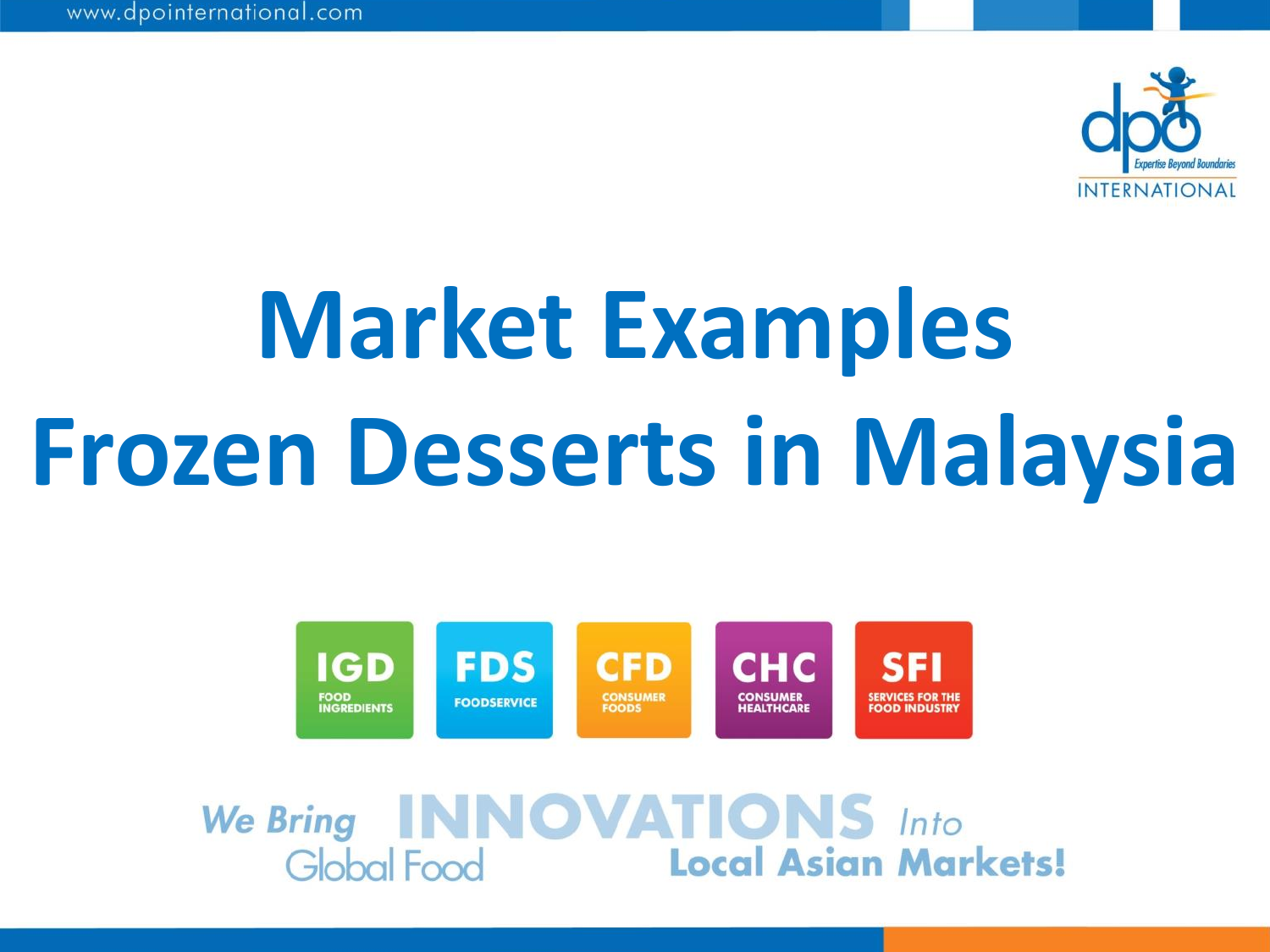



### **Spring Home Glutinous Rice Ball**

*Ingredients:*

*39% Fine Rice Flour, Water, Black Sesame, Sugar, Edible Oil.*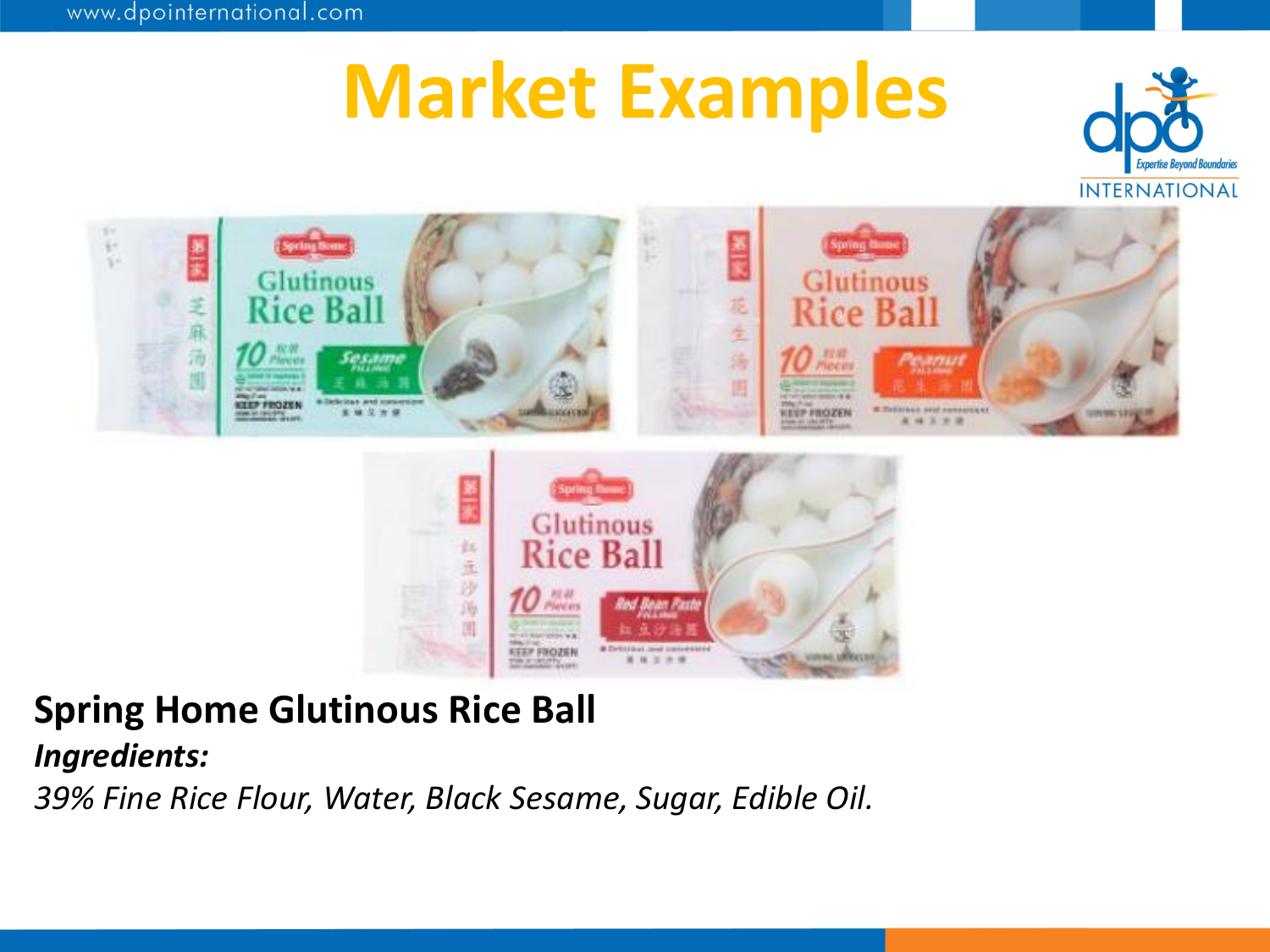



#### **KG Pastry Black Sesame/ Peanut/ Red Bean Glutinous Rice Ball**

where the currence with winds and a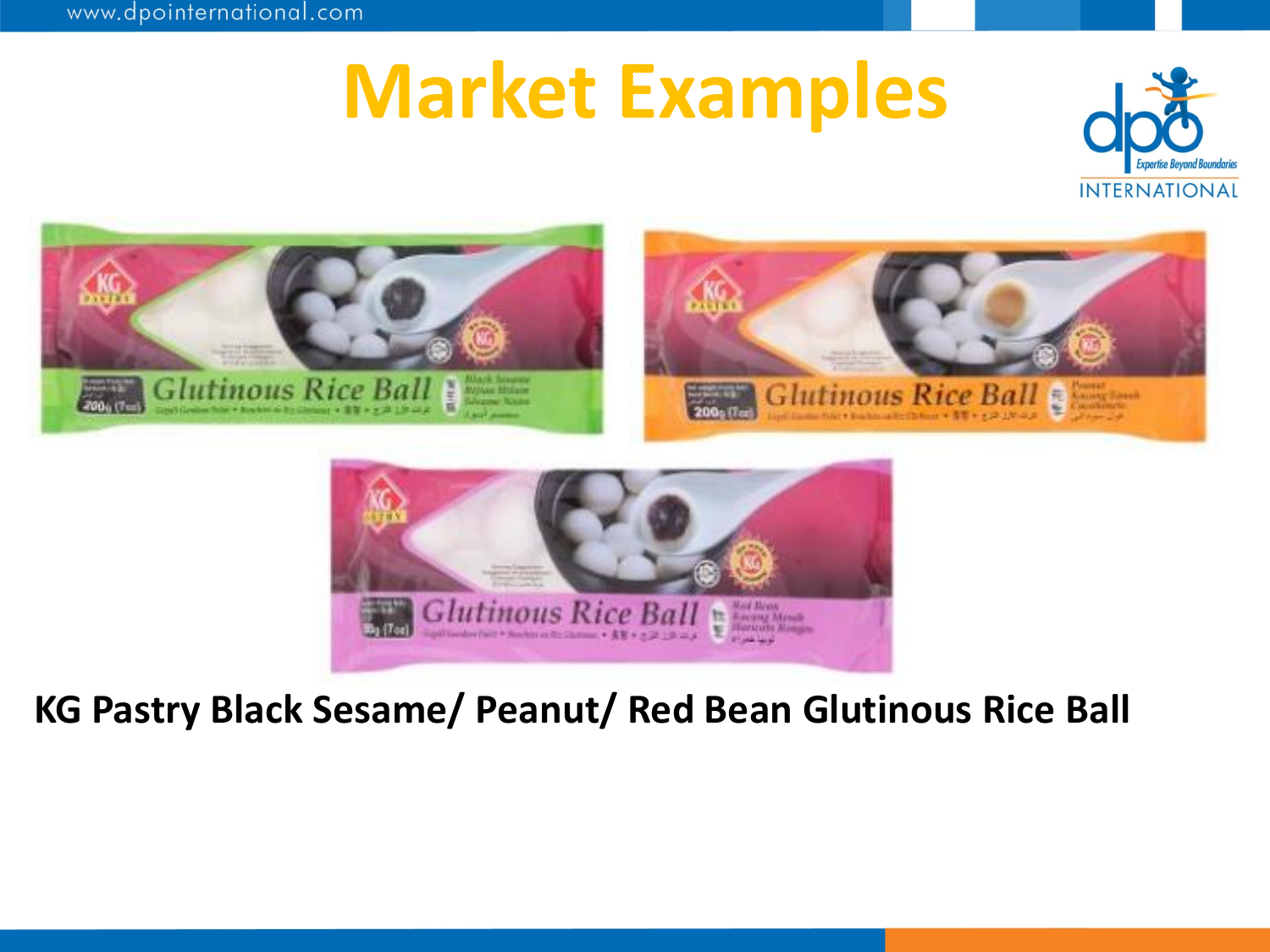





#### **Tesco Choice Mango Mochi Balls**

#### **Ingredients**

*Mochi: Glucose Syrup, Modified Starch, Mango Juice, Tapioca Starch, Sugar, Glutinous Rice Flour, Shortening. Contains Permitted Flavouring Substance And Colouring Substance, Filling: Non Dairy Whipping Cream, Icing Sugar, Modified Starch, Buttermilk Powder.*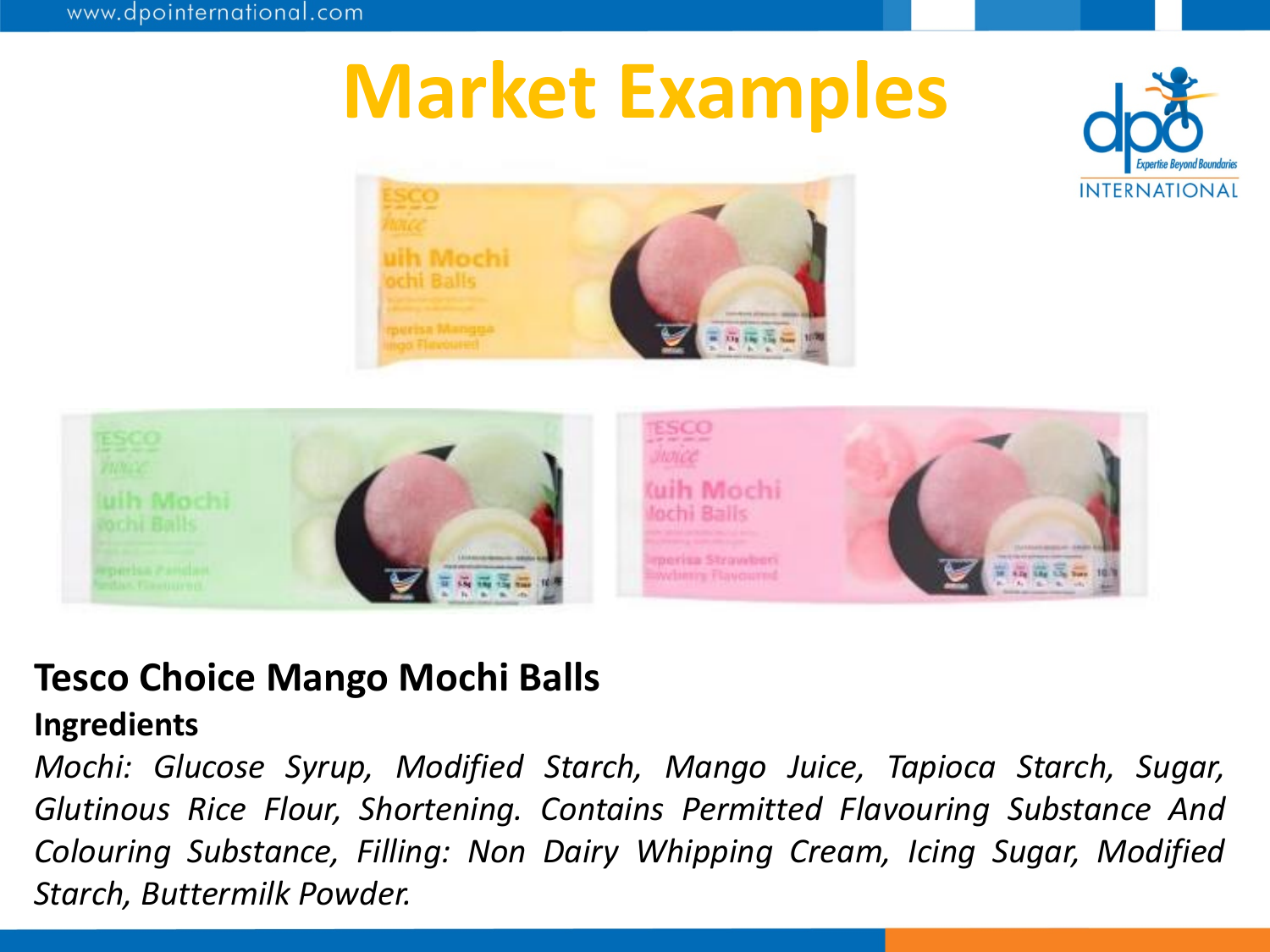





#### **Spring Home Original/ Sweet Potato And Taro Mini Rice Ball** *Ingredients:*

*Original: Glutinous Rice Flour (50%), Water, Potato Starch, Tapioca Starch, Canola Oil, Permitted Colouring (E141, E120).*

*Sweet Potato: Glutinous Rice Flour (33%), Water, Sweet Potato (26%), Potato Starch, Tapioca Starch, Canola Oil, Soya Bean Oil, Taro: Glutinous Rice Flour (33%), Water, Taro (26%), Potato Starch, Tapioca Starch, Canola Oil, Soya Bean Oil.*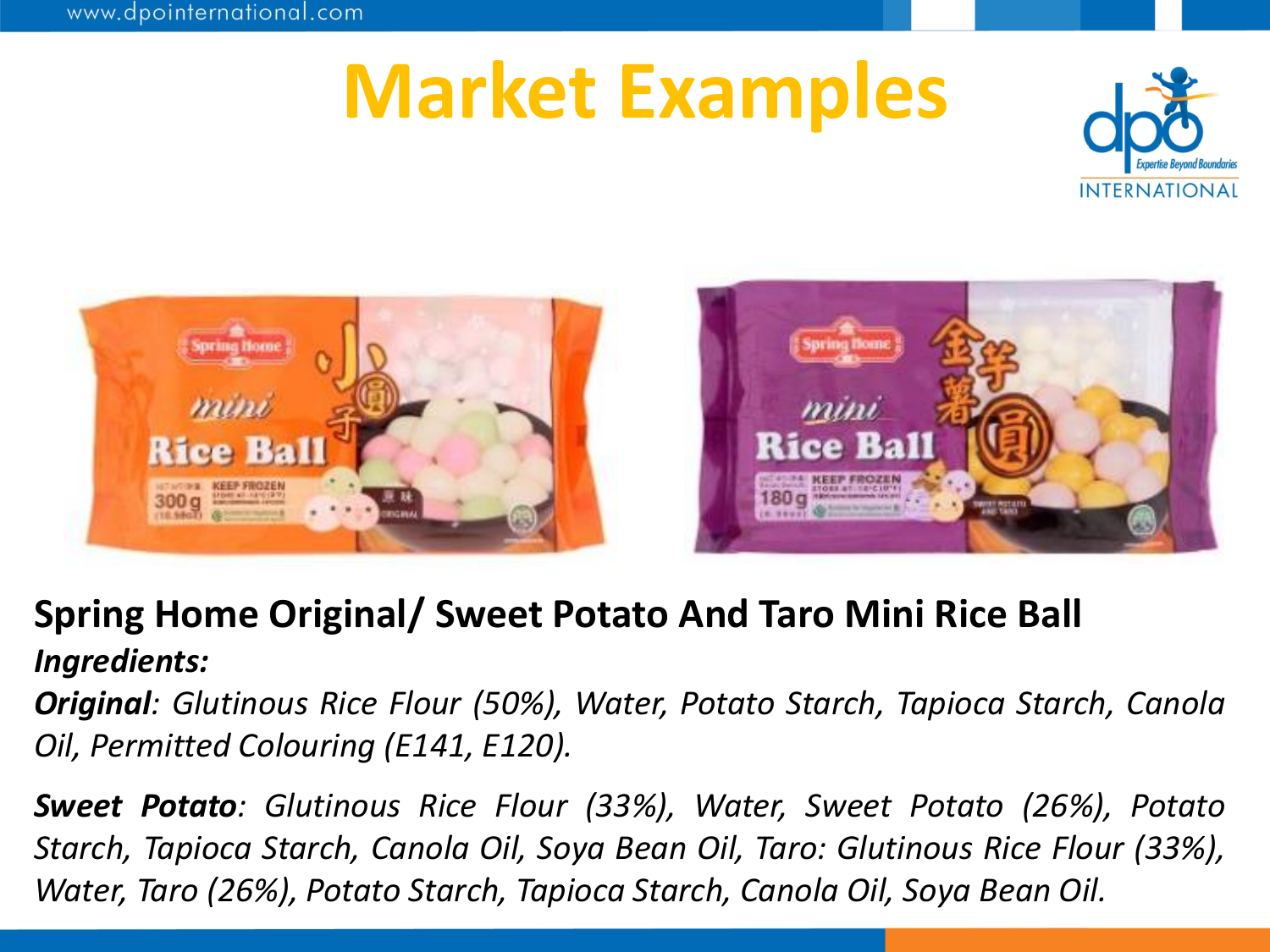









### **Tesco Choice Sesame Ball**

#### *Ingredients:*

*Dough - Glutinous Rice Flour, Wheat Starch, Potato Flake, Sugar, Shortening, Maltose, Baking Powder, Sodium Bicarbonate and Sesame, Filling - Sugar, Mung Bean, Glucose Syrup, Vegetable Oil (Palm Oil), Pandan Leaves, Salt, Contains Permitted Flavouring Substances, Colouring Substances, Food Conditioner and Preservative.*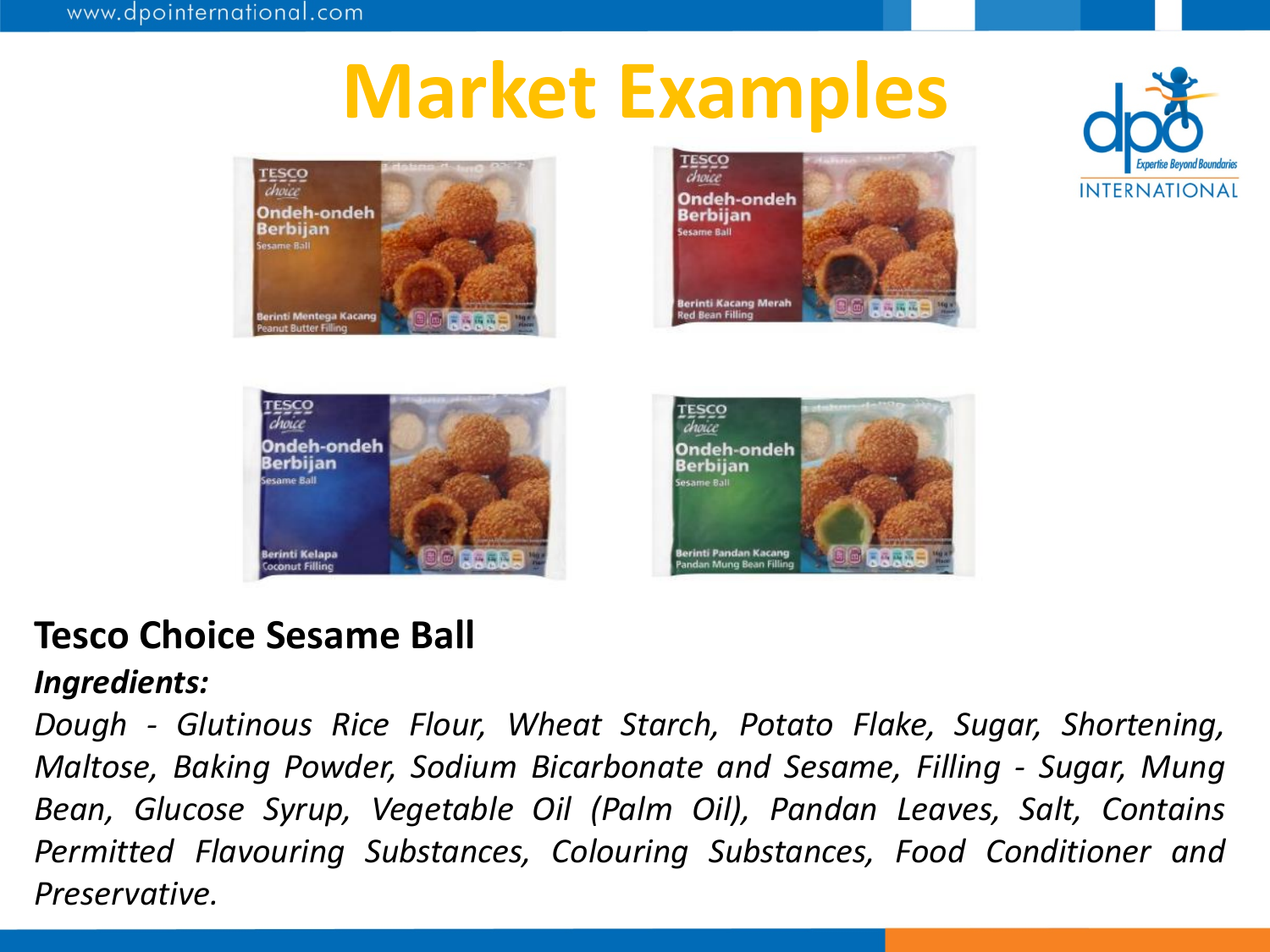



#### **Nani's Green Bean Dessert**

*Ingredients:*

*Green bean, sugar, coconut, flour.*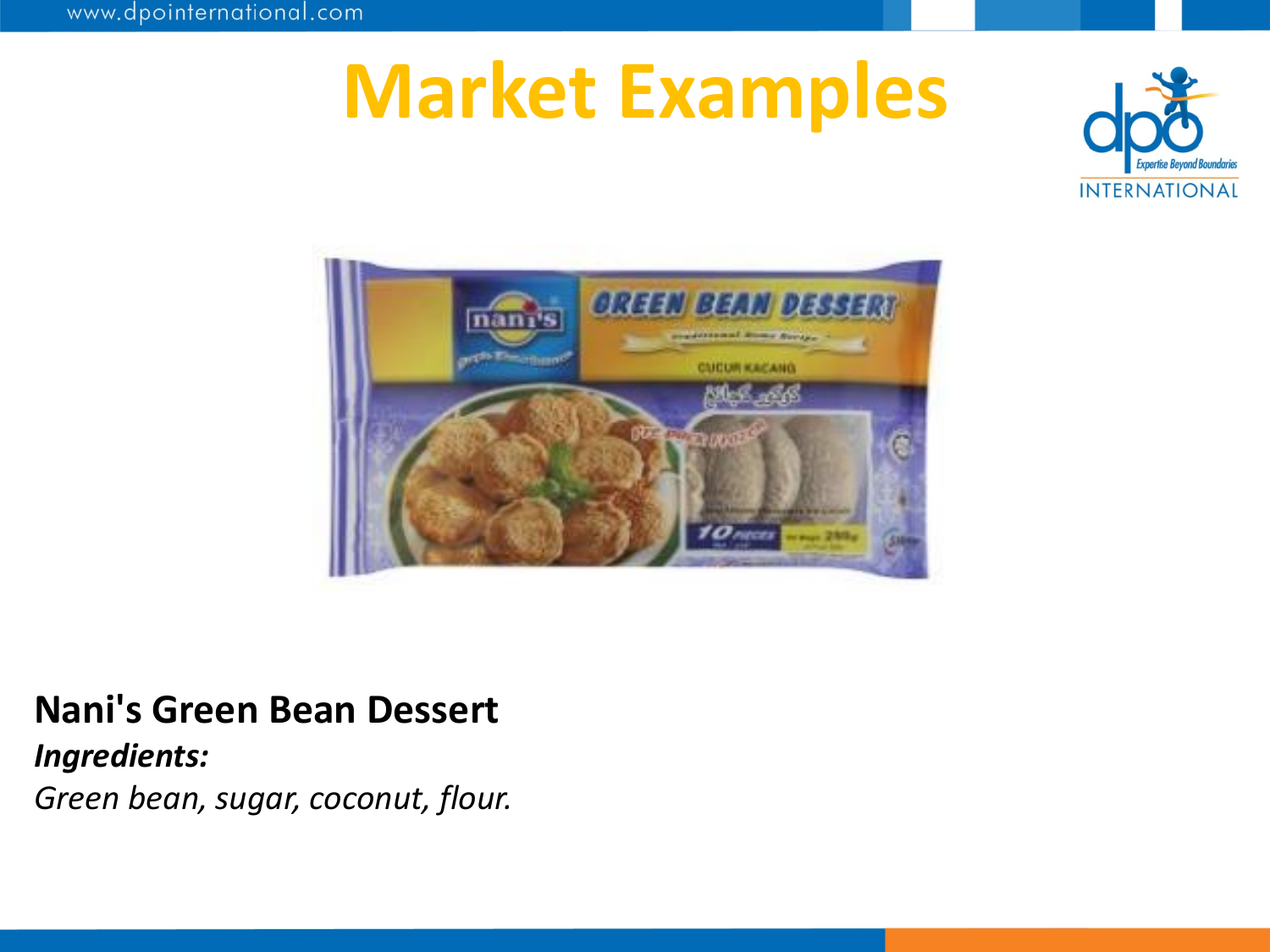www.dpointernational.com

# **Market Examples**





#### **Kart's Chocolate Donut**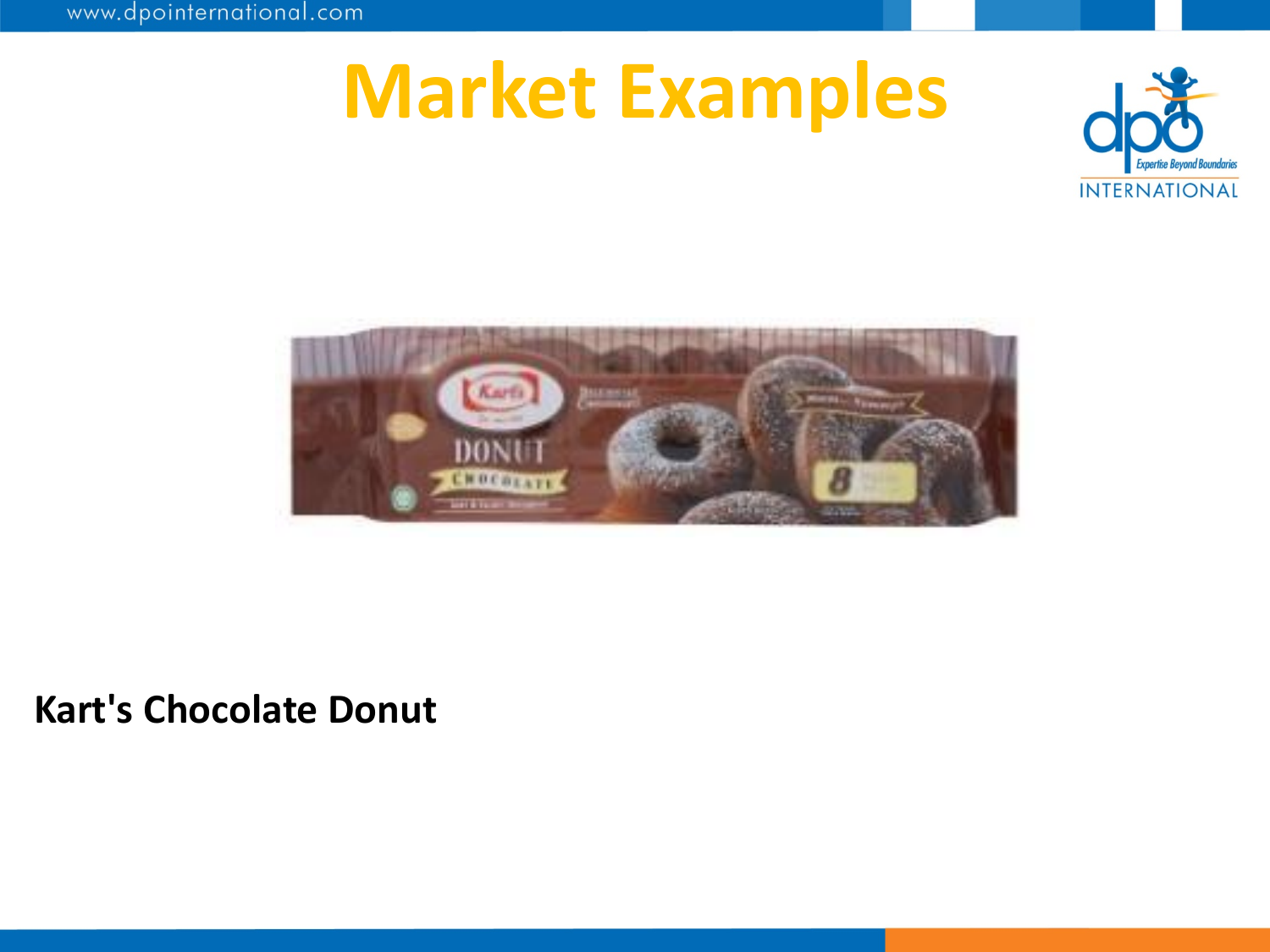



### **Nanis Frozen Doughnut**

*Ingredients:*

*Yeast, margarine, sugar, salt and milk*.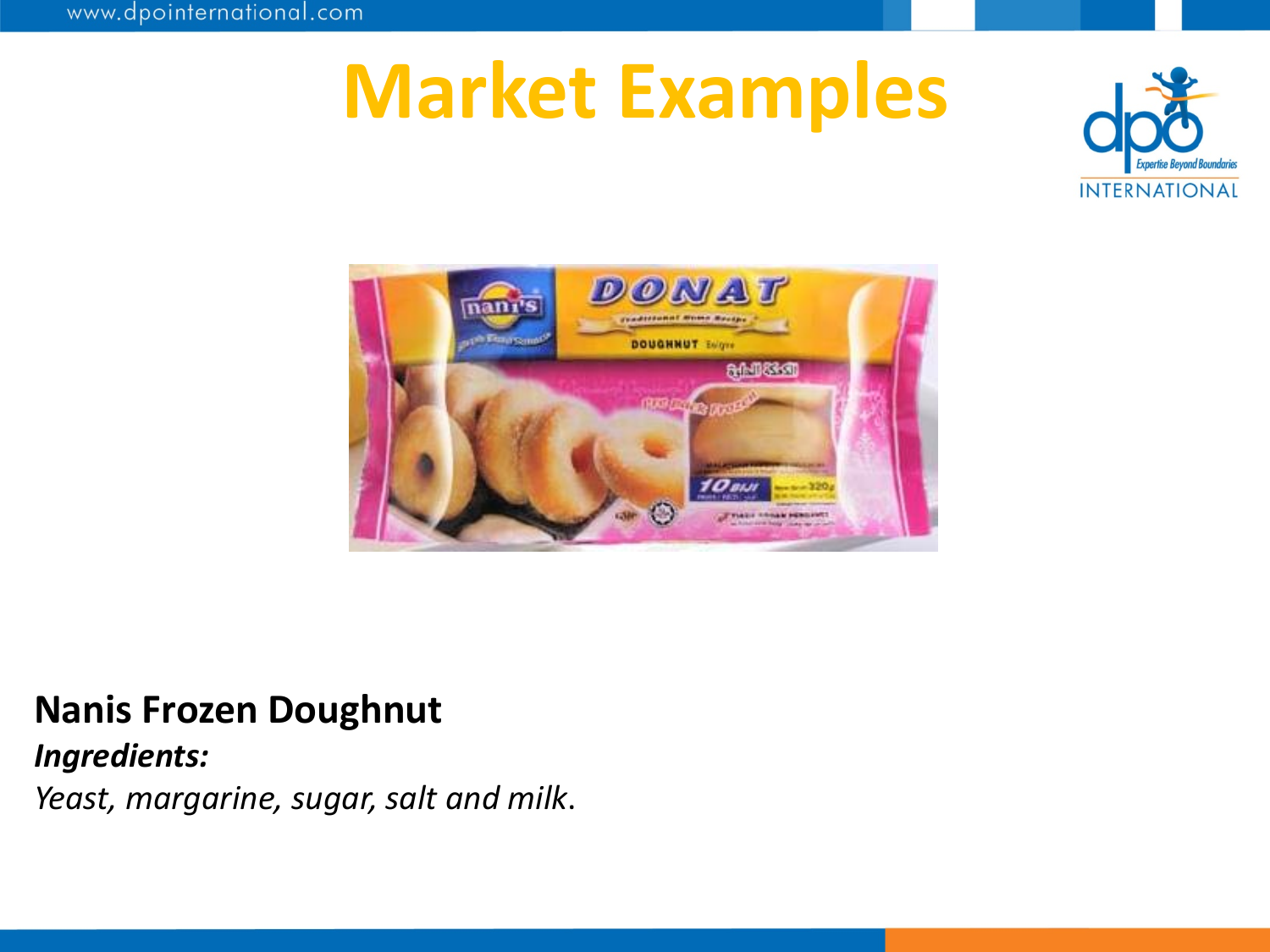



### **Nani's Spicy Coconut Cucur Badak**

#### *Ingredients:*

*Sweet potato, Coconut, Dried Chilies, Shallots, Ginger, Anise Seed and Flour.*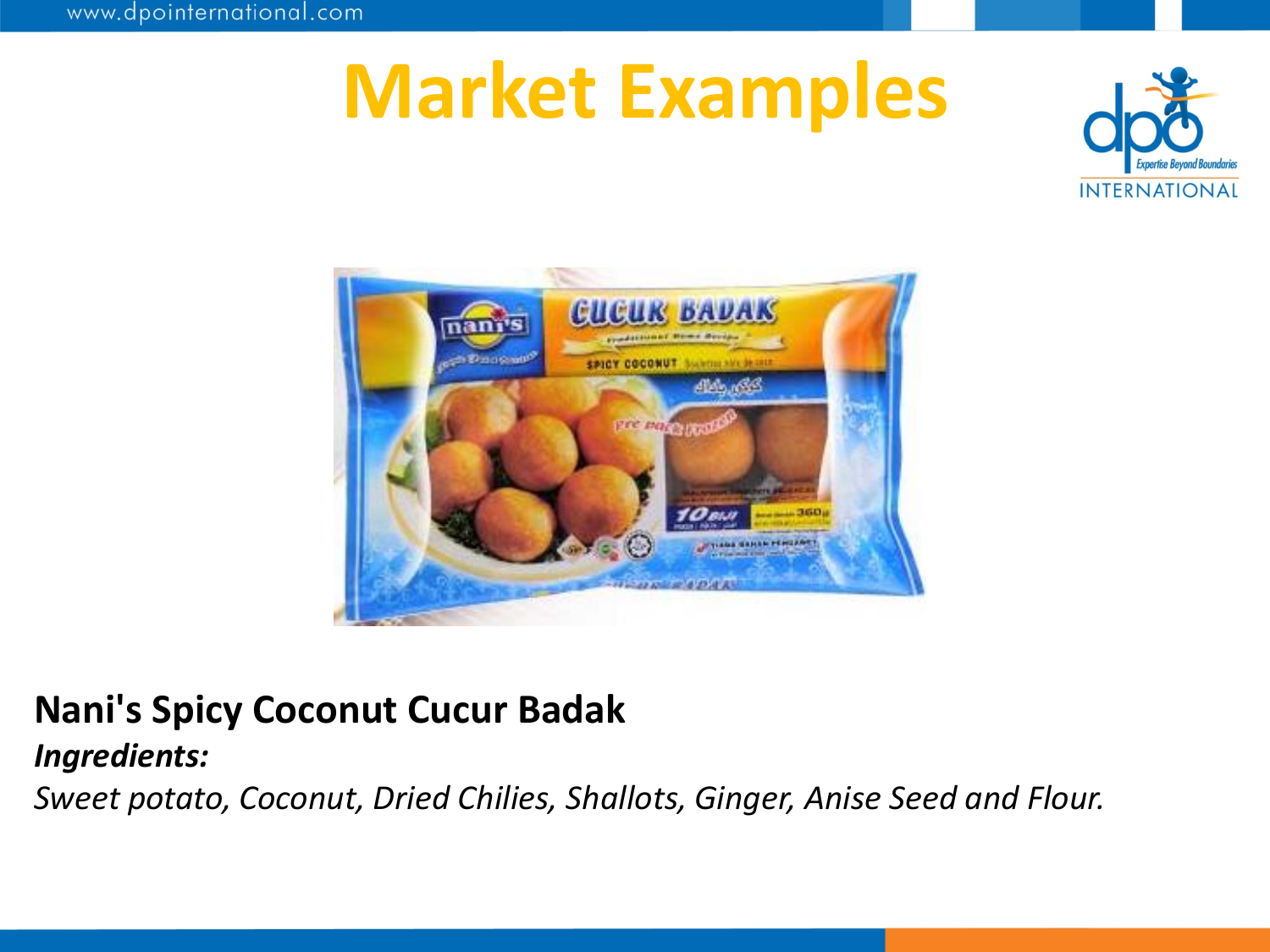



### **Michigan Lemon/ Chocolate Cheesecake**